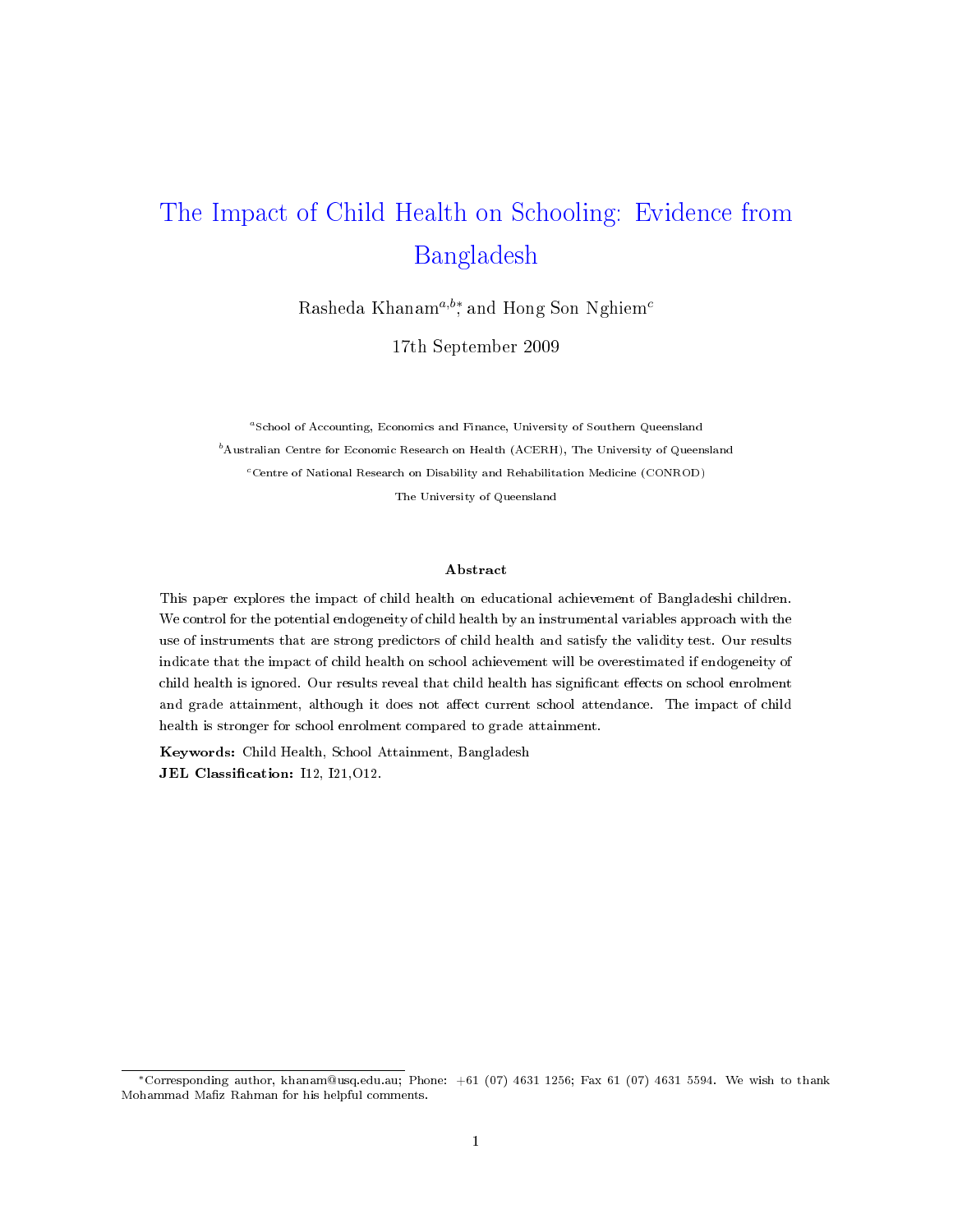## 1 Introduction

Health in childhood has a long lasting effect on schooling (Lawlor et al., 2006; Black et al., 2007; Oreopoulos et al., 2008; Currie and Moretti, 2007), future health and earning (Case et al., 2005; Johnson and Schoeni, 2007; Smith, 2007). Poor health in childhood can affect schooling directly by missing school days and indirectly by affecting cognition. Thus children with poor health are likely to have lower human capital (both in terms of schooling and health), which negatively affects their productivity and income in the future. In fact, health status and school attainment are complementary. Good health and education can lead to a higher future standard of living (Schultz, 1999). Therefore, investment in human capital is crucial for increasing productivity, which in turn enhances economic development.

Bangladesh is a poor country of South Asia with a population of 138 million with 41.3 per cent of its population lived on less than US\$1 per day during the 1990-2005 period. The country's infant mortality rate (per 1000 live births) and under-5 mortality rate (per 1000 children) are, respectively, 46 and 69 (United Nations Development Program, 2008). The Bangladesh Demographic Health Survey (BDHS)-2004 notes that 43 per cent of Bangladeshi children under 5 years of age are short for their age or stunted, and 17 per cent are severely stunted. Additionally, 13 per cent of the Bangladeshi children are seriously underweight for their height, or wasted, and one per cent is severely wasted. Forty eight per cent of children are considered underweight (low weight for age), and 13 per cent are classified as severely underweight (ESCAP, 2005).

Early childhood malnutrition is widely perceived to affect various areas of child development including cognitive achievement. In this study we look at the impact of child health and nutrition on educational achievement of Bangladeshi children using a regional data set from Bangladesh. A better understanding of the association between child health and schooling is essential for a rapid expansion of education and economic development in developing countries through increased human capital investment.

An extensive literature reviewed by Pollitt (1990) and Behrman (1996) reported a significant positive association between child health and school performance. For example, Gomes-Neto et al. (1997) noted that nutrition and health status strongly affected both grade attainment and student achievement of Brazilian children. They found that the students' short term nutrition had a strong role in cognitive learning although it did not have the same effect on their grade repetition. Another study by Edwards and Grossman (1980) found significant effects of child health on cognitive development in cross sectional analyses while examining the effects of a variety of child health indicators of children 6-11 years of age. Similarly the works of Florencio (1988) on the Philippines and Pollitt et al. (1993) on Guatemala have found significant association between child health and child schooling. The studies of Chutikul (1986) in Thailand, Moock and Leslie (1986) in Nepal, Jamison (1986) in China, and Harbison and Hanushek (1992) in Brazil have also found a positive association between grade attainment and child height.

Most of the previous studies. such as Chutikul (1986), Jamison (1986), Moock and Leslie (1986), and Gomes-Neto et al. (1997), did not consider the fact that child health and schooling performance both reflects household decisions regarding investments into children's human capital, which is determined simultaneously in the household. In other words, most previous studies on the impact of child health on schooling did not control for the endogeneity of child health. Some exceptions are Glewwe and Jacoby (1995), Behrman and Lavy (1998), Glewwe et al. (2001), Alderman et al. (2001), Grira (2004), and Handa and Peterman (2007). Particularly, Glewwe and Jacoby (1995), Behrman and Lavy (1998), and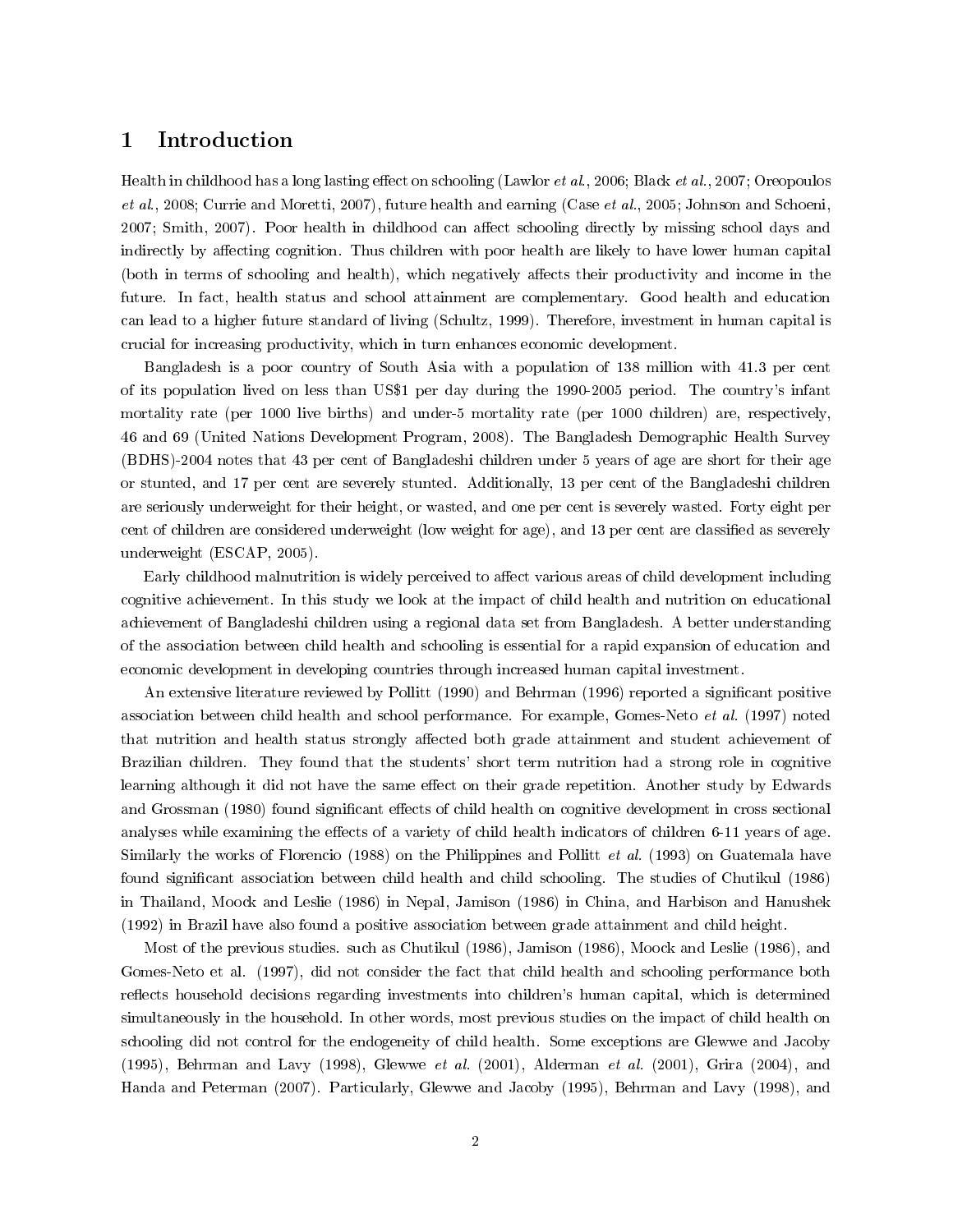Grira (2004) controlled for unobserved heterogeneity by taking into account of household and community variables to identify child health. The estimates of child health found from these papers were considerably lower than those that did not control for the endogeneity of child health. These findings suggest that the impact of child health on schooling may be lower than commonly believed.<sup>1</sup> One possible issue is that household and community variables used in cross-sectional studies might be correlated with the unobserved variables affecting child schooling, which in turn could result in biased estimates. To overcome this problem, Alderman et al. (2001) controlled for unobserved heterogeneity using lagged price shocks to instrument earlier nutrition status of a child using longitudinal data from Pakistan.<sup>2</sup> They established a causal relationship between child health and schooling for Pakistani children. The authors found that the relationship between child's earlier health and subsequent schooling is actually much larger than those studies that did not account for behavioural choice. Using the same approach to Alderman et al. (2001), Handa and Peterman (2007), however, did not find any statistically significant relationship between child health and schooling in South Africa. The controversial findings from different studies place a great demand on further exploration of the impact of child health on schooling.

Although cross-sectional studies that used household and community variables to instrument child health provided similar trends in the impact of child health on child's schooling performance, longitudinal studies using lagged price shock to instrument child's earlier health provided quite different results across studies (see for example, Alderman et al., 2001, and Handa and Peterman, 2007). The divergence of results in different studies question the validity of instruments to identify child health.

This study improves our understanding on the relationship between child health and schooling in several ways. First, we use an instrumental variable approach, in which parental height variables that affect child health directly but do not affect schooling decision, are selected to identify child health. The point of departure of this study from the existing literature (for example, Grira 2004, Alderman  $et \ al., 2001$ ) is the use of the overidentification test, which confirms the validity of our instruments. The first-stage regressions reveal that our set of instrumental variables very strongly correlated with child health, and validity test also confirm the appropriateness of these instruments to predict child health.<sup>3</sup> Second, this study examines the effects of child health on a wide ranges of schooling measures: enrolment, attendance and attainment, whilst previous studies (see for example,Alderman et al., 2001 and Handa and Peterman, 2007) focus mainly on enrolment. We hypothesise that child health affects not only enrolment probability but also school outcome. Our results reveal that child health has signicant and expected effects on school enrolment, and grade attainment, although it does not affect current school attendance. Therefore, this study adds considerably to our understanding on the impact of child health on schooling.

The remainder of this paper is organised as follows: Section 2 describes the data source and descriptive statistics. Section 3 explains the choice of econometric methods. Section 4 presents and discusses the results of the study. Finally the paper concludes with a summary of main findings.

 $^1$ In a case where it is assumed that child health is predetermined rather than determined by household choices in the presence of unobserved factors.

 $^2$ Lagged price shocks are correlated with early childhood health, but uncorrelated with subsequent period price shocks that influence schooling decision in later period.

 $3$ The first stage F-statistics is 31.41, which is greater than the rule of thumb value of 10 (Staiger and Stock, 1997; Stock et al., 2002) showing that we do not have a weak instrument problem.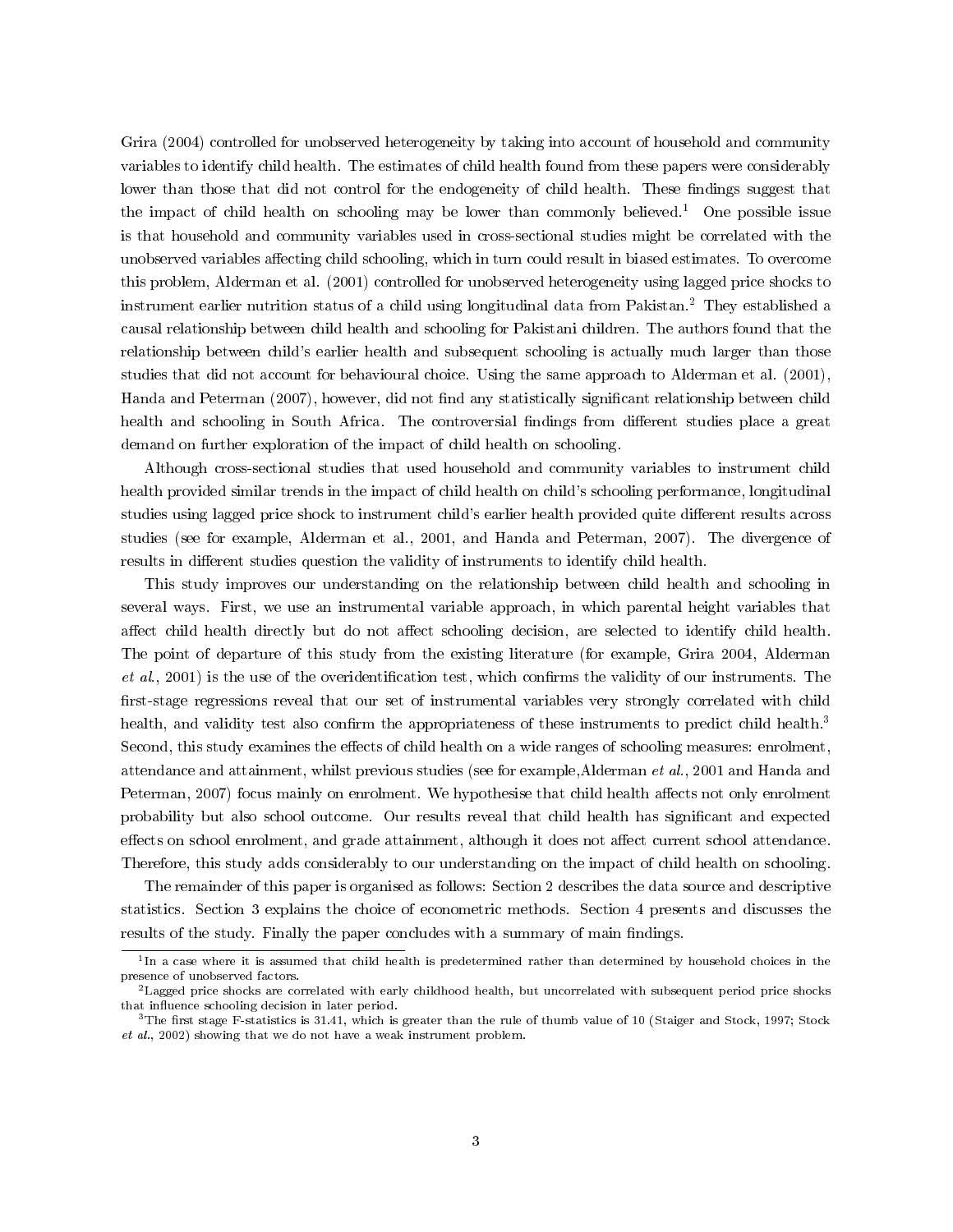## 2 Data and Descriptive Statistics

The data set used in this study comes from a survey titled `Micronutrient and Gender Study (MNGS) in Bangladesh'. This survey, which was administered by the International Food Policy Research Institute (IFPRI), collected data from three survey sites: Saturia, Mymensingh and Jessore in 1996-1997. The MNGS sampled a total of 957 households from 47 villages and collected data on 5,541 individuals residing in the sample households. It provided economic, demographic, agricultural, and gender information. The survey also contained information about the schooling, anthropometry, morbidity, reproductive history and mortality, hospitalisations, chronic diseases and use of health care facilities in the household. The data were collected in four rounds. This study restricts the sample only to the children of the first round of the survey, because other rounds included only those adult household members who were away from home at the time of the first round of the survey. These household members only account for a very small proportion of the total sample, hence it is expected that they do not affect the analysis. The present analysis is based on data for children aged 5-17 years living in rural households in which the mother and father are both present.

Child health in this study is measured by height-for-age, which is an important indicator of malnutrition (Waterlow, 1972). The Z-score method, recommended by the World Health Organisation (WHO), is used to measure a child's height-for-age. The z-score measures the degree to which a child's measurements deviate from what is expected for that child, based on a WHO/NCHS international reference population. In other words, the height-for-age is expressed as a number of standard deviations above or below the corresponding reference mean for a child of the same age and sex. We do not include in our study the height-for-weight variable because it is less than a perfect measure of child growth for children approaching the teen and adolescent age (Saigal et al., 2001). Moreover the prevalence of wasting (i.e., low height-forweight) is relatively rare in Bangladesh (Grira, 2004).

Following Kassouf and Senauer (1996), health status of children in this study is categorized according to the following classification of malnutrition: Normal if the z-score is greater than -1; Mild if the zscore lies in the interval  $(-2, -1)$ ; Moderate if the z-score lies in the interval  $(-3, -2)$ ; and Severe if the z-score is less than -3. The proportion of children in our sample that are severely, moderately and mildly malnourished are 15 per cent , 33 per cent and 32 per cent respectively , whilst only 19 per cent children are classified as normal according to the reference population (see Table 1).

A kernel density plot of height-for-age shows that majority (i.e., 95.98 per cent) of children in this sample has lower height-for-age compared to the international reference population. The central tendency (i.e, means, mode and median) of the height-for-age distribution of children in the sample is about -2 (i.e., two standard deviations below the average of the reference population) (see Panel (a) of Figure 1).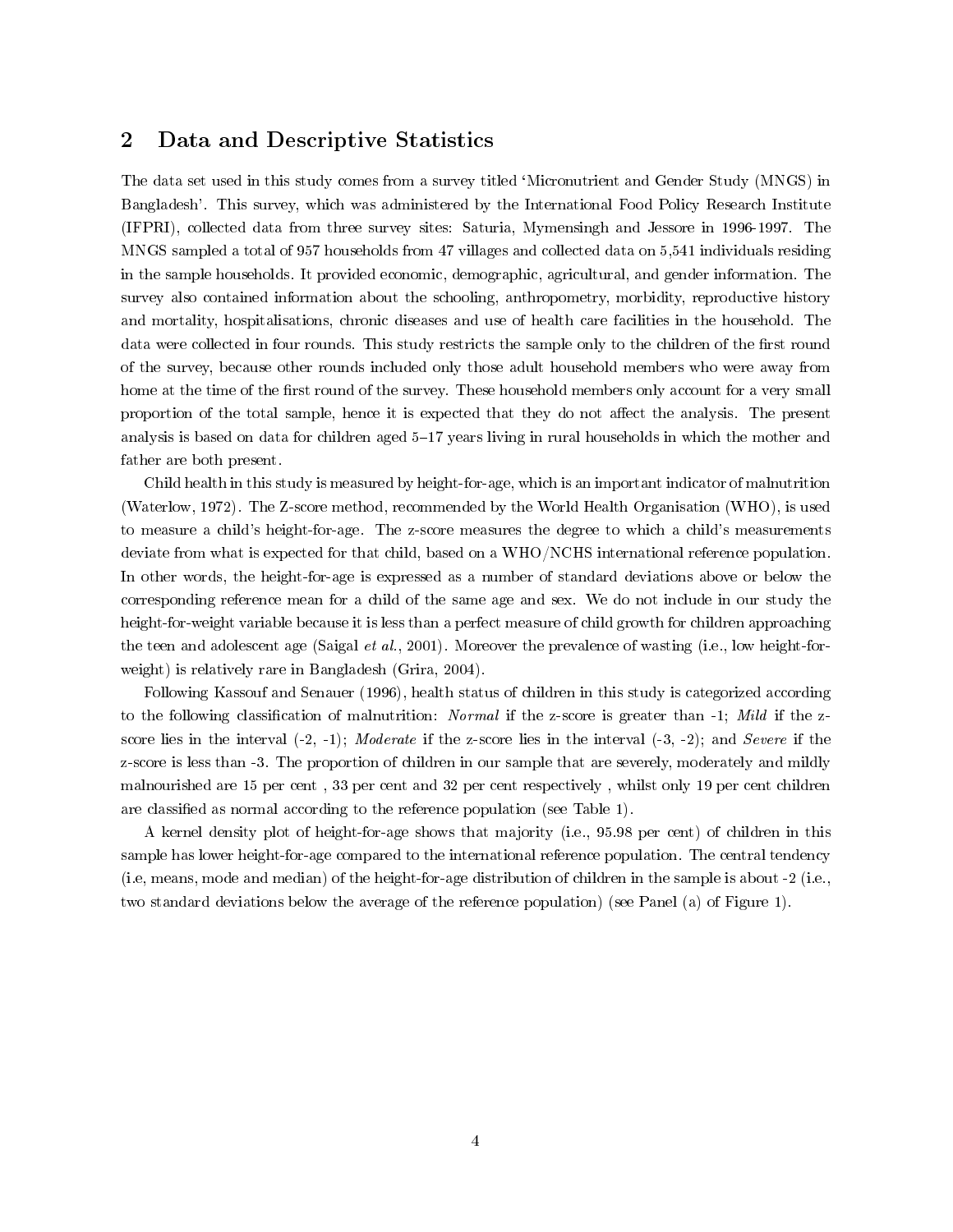| Degree of malnutrition     | Normal | Mild  | Moderate | Severe | Total  |
|----------------------------|--------|-------|----------|--------|--------|
| <i>School Attendance</i>   |        |       |          |        |        |
| Currently attending school | 16.25  | 26.35 | 27.18    | 11.16  | 80.94  |
| Currently not attending    | 3.26   | 6.23  | 5.92     | 3.64   | 19.06  |
| School Enrolment           |        |       |          |        |        |
| Enrolled in due time       | 11.62  | 13.59 | 10.02    | 1.75   | 36.98  |
| Enrolled late              | 6.15   | 15.95 | 19.74    | 10.48  | 52.32  |
| Never enrolled             | 1.75   | 3.04  | 3.34     | 2.58   | 10.71  |
| Grade Attainment           |        |       |          |        |        |
| Having right grade for age | 12.22  | 14.43 | 10.33    | 1.9    | 38.88  |
| Falling behind in school   | 7.29   | 18.15 | 22.78    | 12.91  | 61.12  |
| Total                      | 19.51  | 32.57 | 33.11    | 14.81  | 100.00 |

Table 1: Percentage of children by schooling and health status



Figure 1: Kernel density of height-for-age, and average z-score by child's age

Panel (b) of Figure 1 shows average z-score for height-for-age by child's age. One interesting observation from this figure is that at the age of 6 or below, height-for-age z-score is is close to international reference population (i.e., only 1.5 standard deviation below). However, at the age range from 7 to 17, the heightfor-age z-score declines sharply (with some variation). This suggests that the results of our study may differ from those examining only the young age cohorts (e.g., less than five years old).

The descriptive statistics of the variables used in this study, reported in Table 2, shows that children in our sample have mean height-for-age slightly less than two standard deviations below that of the reference population. Table 2 also shows that 79 per cent of the children in the sample is currently attending school and 62 per cent of them are in the right grade. It is shown that whilst 65 per cent of the community has a primary school, the availability of secondary school for girls and both sexes are only 5 and 12 per cent, respectively.

#### The Relationship between Child Health and Schooling

Figure 2 shows the relationship between schooling status and child health (height-for-age) using locally weighted polynomial regressions (lowess). Particularly, the left panel of Figure 3 shows a monotonically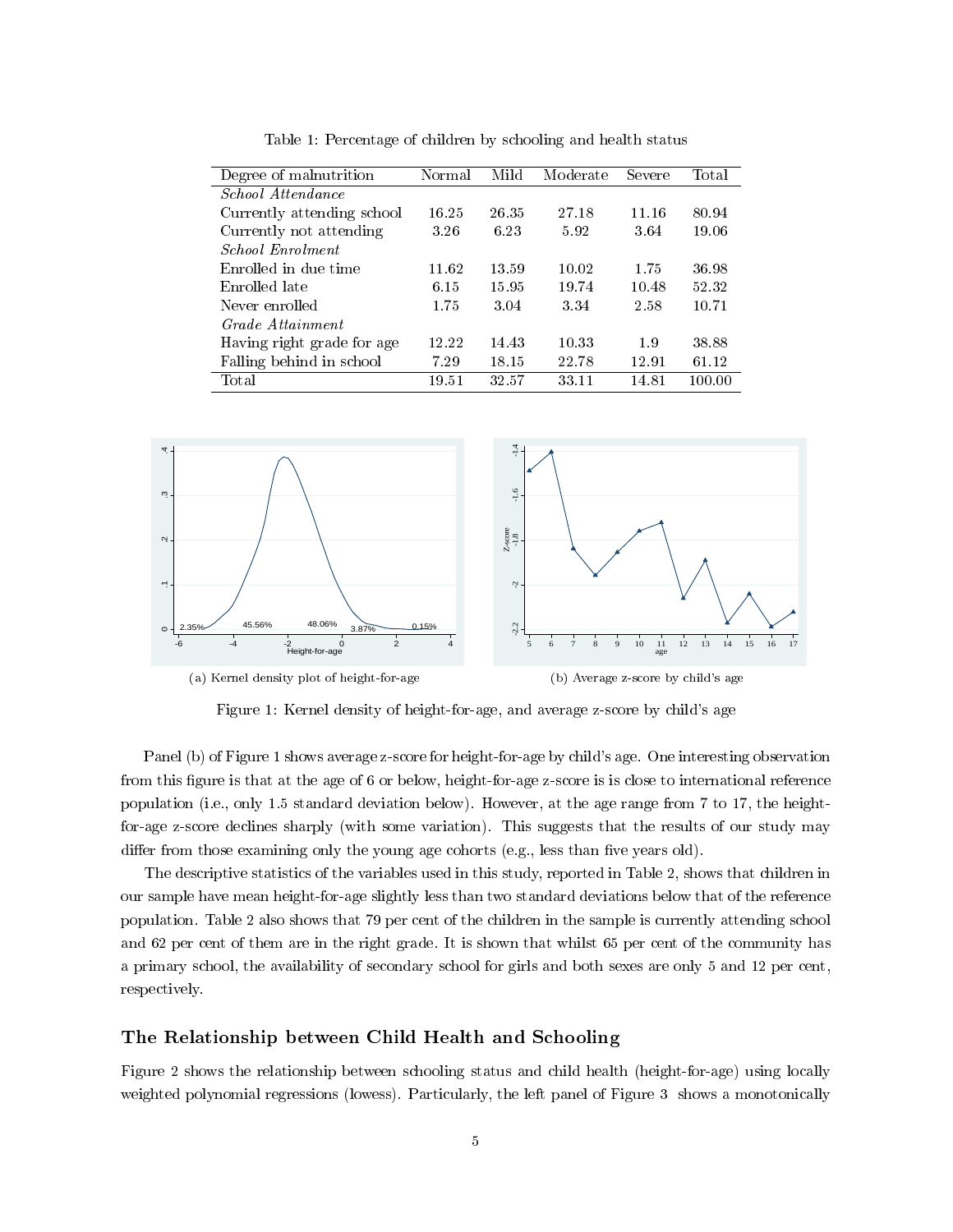|                                              | Median   | Mean    | $\operatorname{Std}.$ | Min     | Max   |
|----------------------------------------------|----------|---------|-----------------------|---------|-------|
| Variable Description                         |          |         |                       |         |       |
| Height-for-age (z-score)                     | $-1.94$  | $-1.90$ | 1.08                  | $-4.82$ | 3.08  |
| School attendance $(1 = if the child is)$    | 1.00     | 0.79    | 0.41                  | 0.00    | 1.00  |
| currently attending school)                  |          |         |                       |         |       |
| Enrolment status (1=enrolled in time,        | $2.00\,$ | 1.75    | 0.64                  | 1.00    | 3.00  |
| $2=$ enrolled late and 3=never enrolled)     |          |         |                       |         |       |
| Grade attainment $(1 = if the child is not$  | 1.00     | 0.62    | 0.49                  | 0.00    | 1.00  |
| in right grade for his/her age)              |          |         |                       |         |       |
| Child's age (in years)                       | 11.00    | 11.16   | 3.46                  | 5.00    | 17.00 |
| Gender of the child (female=1)               | 0.00     | 0.39    | 0.49                  | 0.00    | 1.00  |
| Total household member                       | 6.00     | 6.51    | 2.77                  | 2.00    | 19.00 |
| Log of household expenditure                 | 2.91     | 2.96    | 0.35                  | 1.54    | 4.38  |
| Father can read and write $(1 = yes)$        | 0.00     | 0.44    | 0.50                  | 0.00    | 1.00  |
| Mother can read and write $(1 = yes)$        | 0.00     | 0.23    | 0.42                  | 0.00    | 1.00  |
| Primary school $(1 = if there is a primary)$ | 1.00     | 0.65    | 0.48                  | 0.00    | 1.00  |
| school in the community)                     |          |         |                       |         |       |
| Secondary girls' school $(1 = if there is)$  | 0.00     | 0.05    | 0.21                  | 0.00    | 1.00  |
| Secondary boys; and girls' school $(1 = if$  | 0.00     | 0.12    | 0.33                  | 0.00    | 1.00  |
| there is)                                    |          |         |                       |         |       |
| Father height (in centimetre)                | 162.3    | 162.1   | 5.40                  | 144.2   | 179.1 |
| Mother height (in centimetre)                | 149.9    | 149.8   | 5.23                  | 133.4   | 167.1 |
| Mymensingh district $(1 = yes)$              | 0.00     | 0.32    | 0.47                  | 0.00    | 1.00  |
| Jessore district $(1 = yes)$                 | 0.00     | 0.35    | 0.48                  | 0.00    | 1.00  |
| Saturia district $(1 = yes)$                 | 0.00     | 0.33    | 0.47                  | 0.00    | 1.00  |

Table 2: Descriptive statistics

increasing relationship between current school attendance and height-for-age. In addition, the relationship between health and school attendance appears to be stronger for girls. Particularly, it seems that above the threshold of z-score equal to -3, the rate of school attendance for girls is higher than that of boys whilst the story is reversed if the z-score is less than  $-3$ . The main message from this panel is that the school attendance rate of girls is more sensitive to changes in height-for-age than that of boys. The left panel of Figure 3 shows almost a perfect linear relationship between child health and grade attainment with very little difference between boys and girls. Particularly, for the same group of "height-for-age", girls show slightly better school attainment than boys. All three lines in this graph almost represent  $45^0$  lines, showing near perfect linear relationship between the probability of right grade attainment and z-score of height-for-age. Regarding the enrolment status (i.e., due time, late and never enrol), there is also a clear trend that children are more likely to enrol in due time if they possess a good health (proxy by heightfor-age). In addition, for the same height-for-age, girls are more likely to enrol than boys. However, for those whose z-score of height-for-age is -4 or below, girls are more likely to never enrolled than boys. The possibilities of late enrolment, however, are quite similar for boys and girls.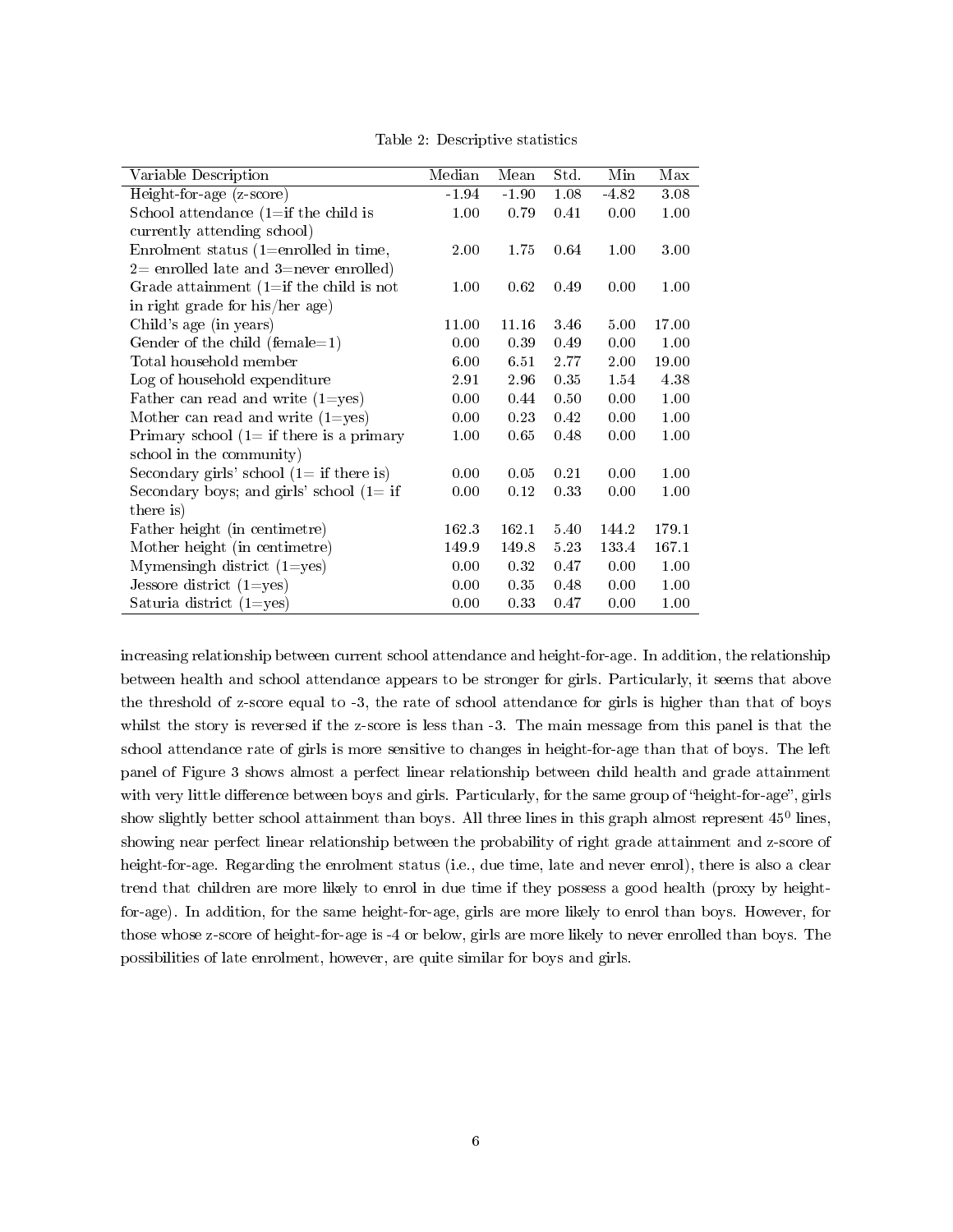

Figure 2: Lowess estimates of school attendance, enrolment and grade attainment by child health

# 3 Method

Our basic model on the impact of child health on schooling is:

$$
S_i = \alpha_0 + \alpha_1 H_i + \alpha_2 X_i + \epsilon_i \tag{1}
$$

where  $S_i$  is an indicator for child schooling;  $H_i$  is the health status of a child which is measured by heightfor-age; and  $X_i$  is a set of exogenous variables that includes child age, gender, number of pre-school and school-aged children in the household, parental education, and the presence of primary and high school in the community.

We employ several measures of child's schooling. First we consider  $S_i$  as a dichotomous variable which is equal to 1 if a child was attending school during the survey. With this form of  $S_i$ , equation (1) is estimated by a probit model. Although about 81 per cent of children in the sample were attending school during the survey (see, Table 1) this does not consider all possibilities of enrolment. For example, 10.71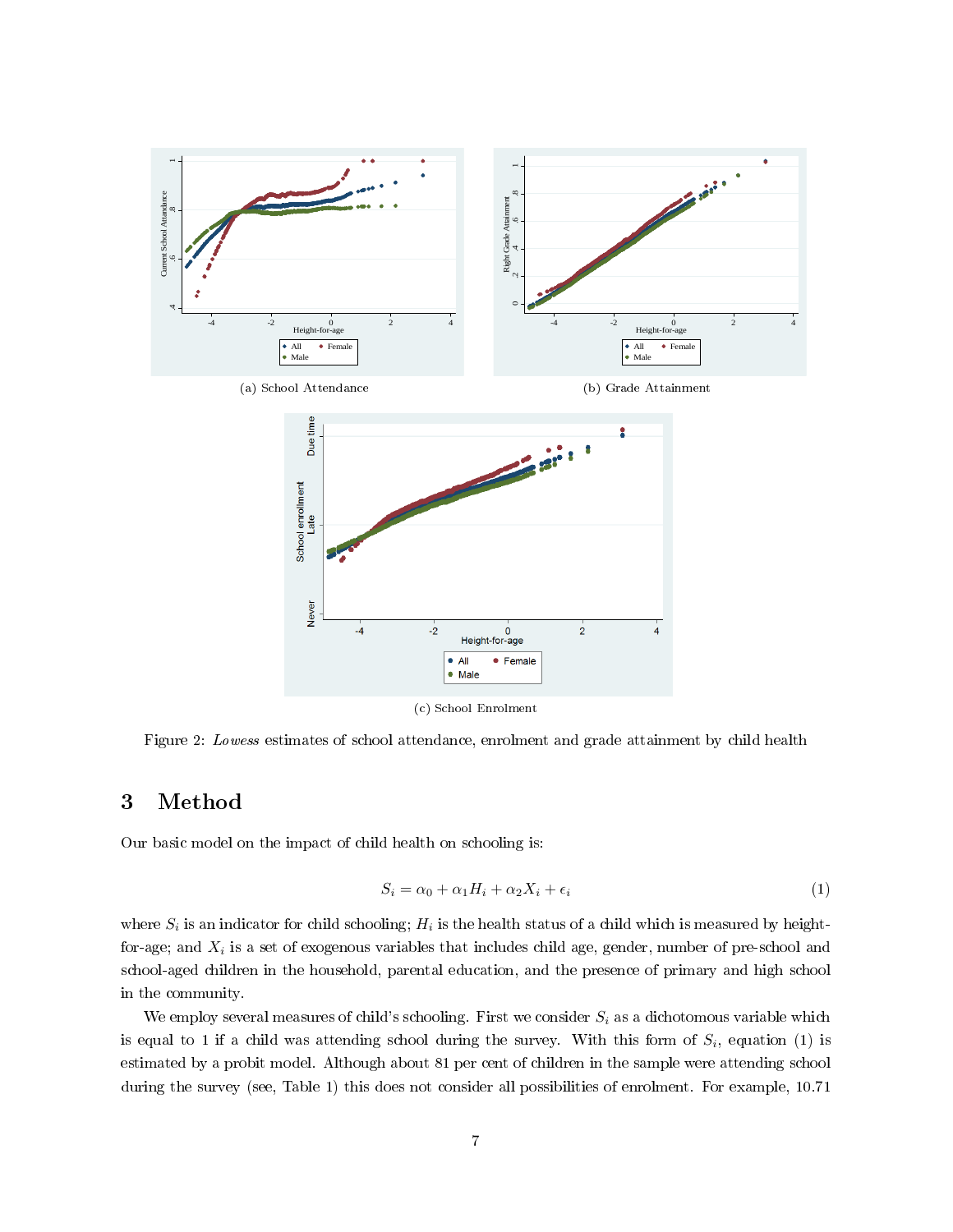per cent of children were never enrolled, 52.32 per cent were enrolled late and about 37 per cent were enrolled by the due time Therefore, we also consider an ordered form of  $S_i$ ; that is  $S_i = 1, 2, 3$  if a child is enrolled by the age of 6 years, enrolled later than 6 years of age, and never enrolled respectively. In this circumstance, equation (1) is estimated by an ordered probit model to see the effects of child's health on his/her school enrolment.

We hypothesise that child health not only affects his/her school enrolment or attendance, but also affects his/her grade attainment. Malnourished children might have lower progress in school because of missed school days, and lack of concentration in preparing home work. Therefore, we also measure child's grade attainment in school. A commonly used measure of grade attainment is "schooling-for-age"  $(SAGE)$ , which measures schooling attainment relative to age (i.e. whether a child is in the right grade for his/her age). This measure also considers late enrolment. For example, children who are enrolled late will not be in the right grade for their age. This measure of school attainment is widely used in the literature (for example,Psacharopoulos and Patrinos, 1997; Ray and Lancaster, 2005; and Khanam and Ross, 2008) as a reliable measure of school outcome in the developing countries. Psacharopoulos and Patrinos (1997), and Ray and Lancaster (2005) defined SAGE as follows:

$$
SAGE = \{Current\,grade / (Age - E) \} \times 100 \tag{2}
$$

where  $E$  represents the country-specific usual school entry age, which is 6 years in Bangladesh. The SAGE might take values of 100 or higher (i.e., the attainment of the highest possible grade attained to date) to 0 (i.e. never attended school).<sup>4</sup> A score of less than 100 indicates that the child is 'falling behind' in their education. Based on Patrinos and Psacharopoulos (1997), and Ray and Lancaster (2005), we converted  $SAGE$  to a dichotomous variable, such as  $S_i$  that takes the value of 1 if a child has below normal progress (i.e.,  $SAGE < 100$ ), and 0 otherwise. The dummy form of  $SAGE$  is more useful than the original SAGE score as estimates found from the dummy SAGE can be intuitively interpreted as the probability of attaining the right grade or falling behind in schooling progress. It is surprising that there are only 38.88 per cent of children in our data set who are in the right grade for their age (see, Table 1).

A household is likely to take decision regarding investment into child schooling and health simultaneously. Therefore, the child health variable in equation (1) might be endogenous. The estimation of equation (1) considering child health as an exogenous variable might provide inconsistent estimates and hence the results might be biased. One way to overcome this potential endogeneity problem is to select a set of covariates that affect child health without affecting child schooling as instrumental variables. We, therefore, estimate child health in the first stage using all exogenous variables as follows:

$$
H_i = \beta_0 + \beta_1 Z_i + \epsilon i \tag{3}
$$

where,  $Z_i$  is a set of exogenous variables that include X and a set of instruments for child health, which includes mother and father height. There are some other candidates for instrumental variables such as the availability and accessibility of doctors and other health facilities, and hygiene practices of the households. However, these factors might be correlated with the disturbance term of the schooling equation. Also, inclusion of these variables as instruments lead to the over-identification issue, and hence only parents'

 $^4$ A score of more than 100 indicates that the child has attended more years of school possible for his age. It is possible because although official enrolment age in Bangladesh is 6 years, some parents enrol their children earlier.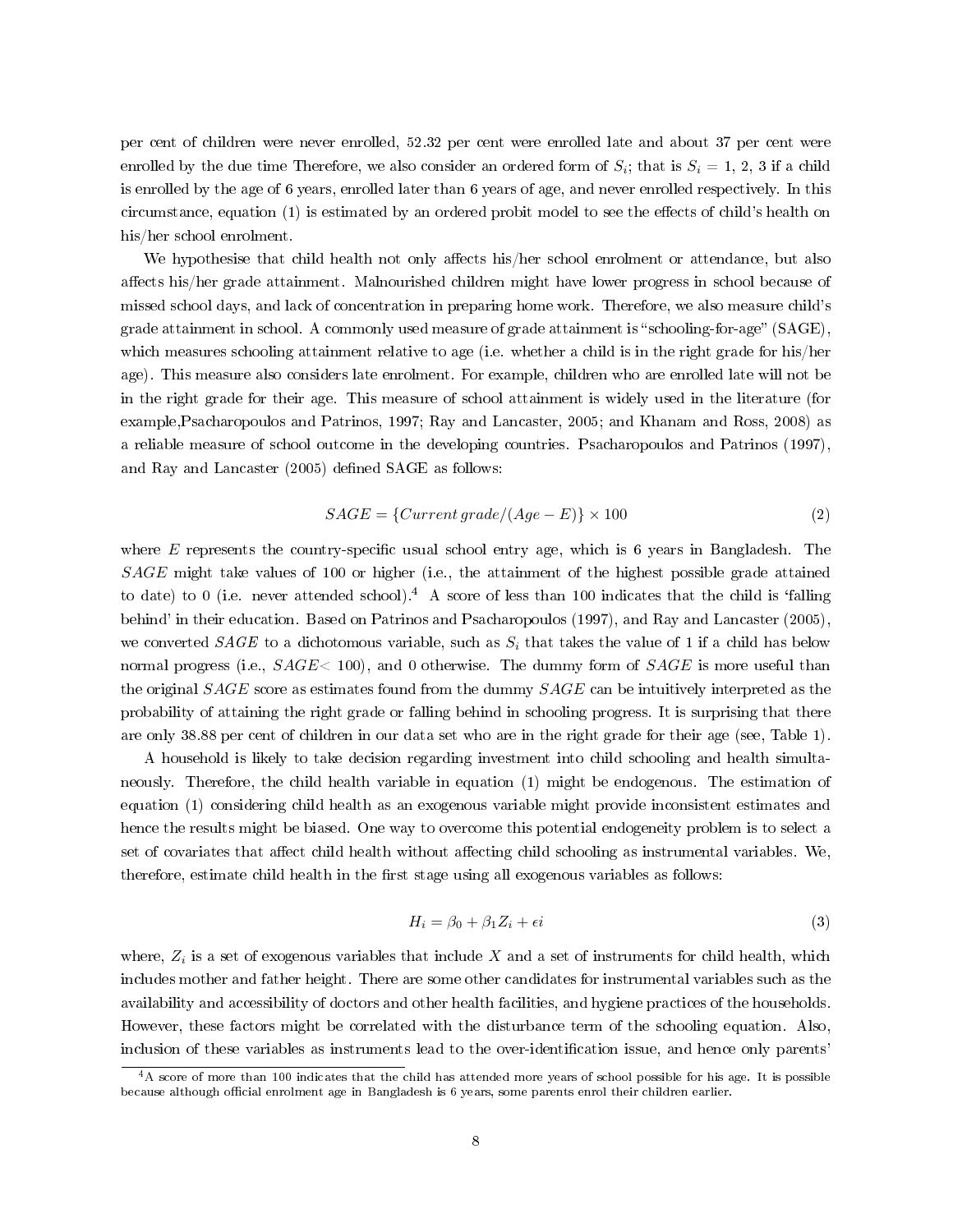height are used to identify child health.

We estimate equations (3) and (1) using the conditional recursive mixed process estimator using the cmp procedure in STATA developed by Roodman (2007), which is suitable for a large family of multiequation systems where dependent variable of each equation may have different format (i.e., binary, categorical, and bounded or unbounded continuous). Since our model is a recursive process, consisting of two-stage structural equations, the analysis is essentially a full information maximum likelihood (FIML) estimator.

#### An Issue with the Construction of the SAGE Variable

The formula for SAGE presented in equation (2) above highlights several issues when using data on young children. For children who are in their first year of schooling, a strict interpretation of  $SAGE$  will give an infinite value since the denominator is zero (since  $Age - E = 0$ ). Further, if a child starts school before they reach the minimum age, then  $SAGE$  potentially can be greater than 100. In Bangladesh, the official enrolment age is six years, which indicates that by the age of six years a child should be enrolled but some parents may send their child to school at an earlier age. The sample used in this study suggests that 57 per cent of children among the five-year-olds are actually enrolled in school. Therefore, we should not use  $E = 6$  for the entire sample of this study (i.e., children aged 5-17) to construct  $SAGE$ . If  $E = 6$  is used then  $SAGE$  will take a negative value for five-year-old children and infinite for six-year-old children. Therefore, E should be less than the minimum age of children considered in the sample. In this case, one could argue that  $E = 4$  could be used for the entire sample. However, if  $E = 4$  is used for the entire sample, there will be more children who are falling behind in schooling than the actual ones, i.e. this will understate the number of children who are following the `standard' education pattern. For example, if E  $= 4$  is used in the SAGE equation, then only 4.9 per cent of children are in the right grade for their age, which does not seem logical. Hence,  $E = 4$  and  $E = 5$  are considered for the children five years old and six years old respectively and  $E = 6$  for the remainder in constructing  $SAGE$  variable. If this procedure is used then 37.7 per cent (544 children out of 1,441) of children are in the right grade for their age, which is more acceptable than that of 4.9 per cent of children in the correct grade. In addition, this procedure shows that about 62.2 per cent of children are falling behind  $(SAGE < 100)$  their correct grade, among them 11.3 per cent are completely falling behind  $(SAGE = 0)$ .

## 4 Results

This section presents the estimates of equation (1), examining the relationship between child health (proxied by height-for-age in this study) and the current school attendance, enrolment and grade attainment. As mentioned previously, it is possible that the child health is endogenous in the relationship with education, because a household might take a decision to invest in child health and schooling simultaneously. We mitigate this issue by using an instrumental variable approach, where the child's height-for-age is instrumented by mother and father height. The first-stage estimates (reported in the Appendix) show that mother and father heights significantly affect child health, measured by height-for-age. Most importantly, the instruments are jointly significant  $(F = 31.41)$ , indicating that we do not have a weak instrument problem. The Amemiya-Lee-Newey test also did not reject the null hypothesis of no over-identification in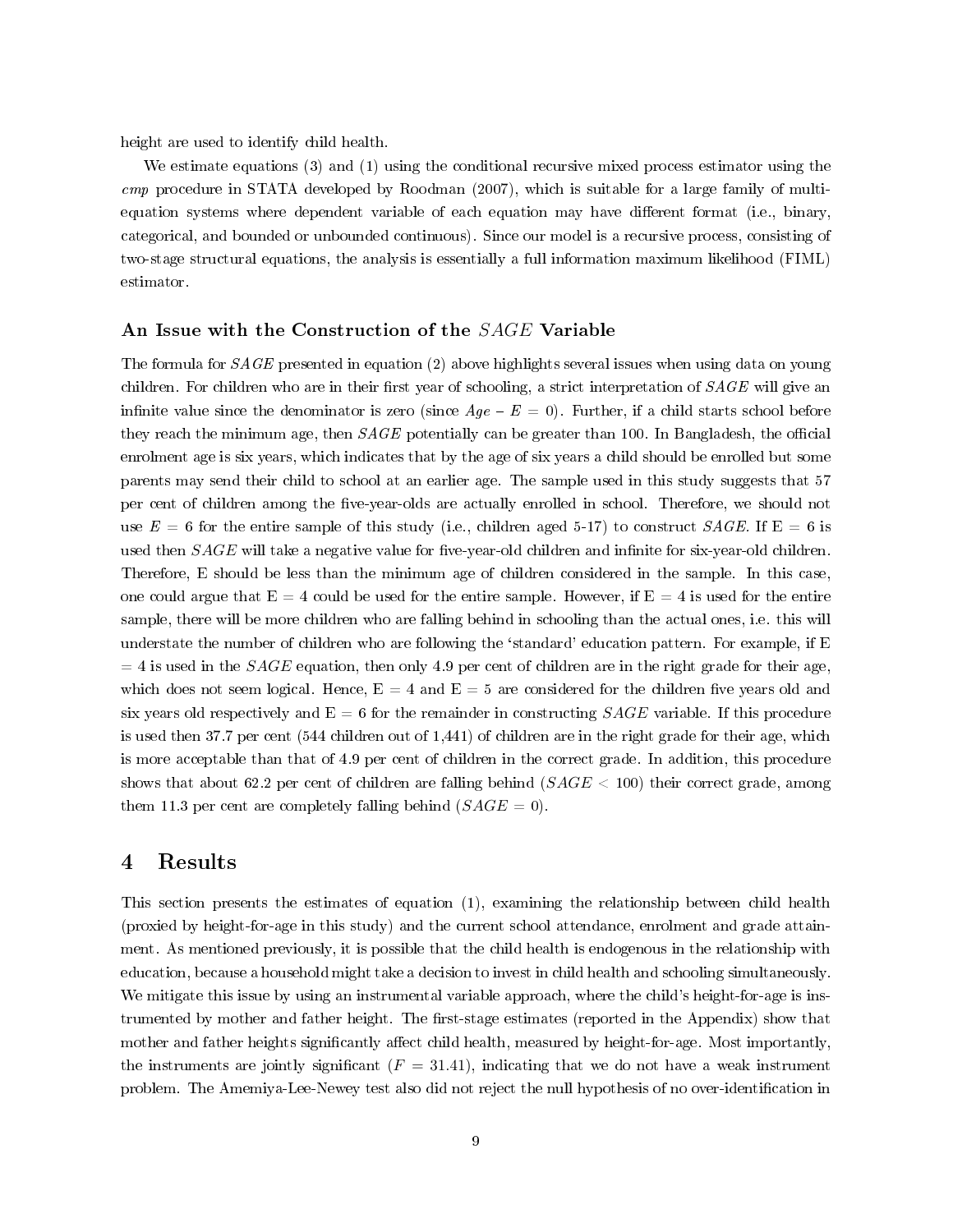all regressions.

#### 4.1 Current School Attendance

| Variables                         | Coeff.      | Std. Err | Marginal Effect |
|-----------------------------------|-------------|----------|-----------------|
| Child health                      | 0.122       | 0.093    | 0.043           |
| Child's age                       | $***-0.026$ | 0.013    | $-0.009$        |
| Gender of the child               | $*0.151$    | 0.090    | 0.051           |
| Total household member            | 0.010       | 0.016    | 0.004           |
| Log of household expenditure      | $***0.291$  | 0.134    | 0.102           |
| Father can read and write         | $***0.333$  | 0.094    | 0.105           |
| Mother can read and write         | $*0.251$    | 0.129    | 0.081           |
| Primary school                    | 0.083       | 0.092    | 0.030           |
| Secondary girls' school           | $**0.868$   | 0.435    | 0.221           |
| Secondary boys' and girls' school | 0.222       | 0.154    | 0.073           |
| Mymensingh district               | $***0.514$  | 0.126    | 0.152           |
| Jessore district                  | $-0.016$    | 0.103    | $-0.006$        |
| Constant                          | 0.045       | 0.468    |                 |

Table 3: The effects of child health on school attendance (binary probit)

 $Notes: ***, ***, \& *; induction$  indicates 1%, 5% and 10% level of significance respectively; N=1317; Overall significance:  $\chi^2(25) = 270, p\ \text{-}val = 0.00; over-identification test \ \chi^2(1) = 4.664, p\ \text{-}val = 0.127$ 

Our results from school attendance equation show that child health does not significantly affect their school attendance (see, Table 3) although it still has the expected positive sign. However, if the endogeneity issue is ignored, the coefficient of child health is significant at 10 per cent and the corresponding marginal effects show that a one unit increase in height-for-age increases the probability of attending school by 2.5 percentage points. This finding suggests that the impact of child health on schooling may be overestimated if the endogeneity issue is not taken into account. This insignificant coefficient on child health in school attendance equation is not surprising, because child health measured by height-for-age reflect long-term nutritional status of a child, whereas school attendance measures whether or not a child is currently attending school.

Although our main focus is on the effect of child health on school attendance, there are some noteworthy results. Another important determinant of school attendance is the education of parents; the attendance rate is significantly higher for children having a father and/or mother who can read and write. Our results also show that children from wealthier families (proxied by log of household expenditure) have a signicantly (at 5 per cent) higher rate of school attendance. The availability of girls' secondary school in the community also increases the probability of enrolment by 22.1 percentage points compared to the communities that do not have secondary school. The probability of school attendance in Mymensignh is higher by 15.2 percentage points (significant at one per cent) compared to the children from Saturia district.

### 4.2 School Enrolment

Another form of equation 1 is estimated for the probability of enrolment, which is a categorical variable taking the value of: 1) if a child is enrolled in due time (by the age of 6), 2) if a child is enrolled late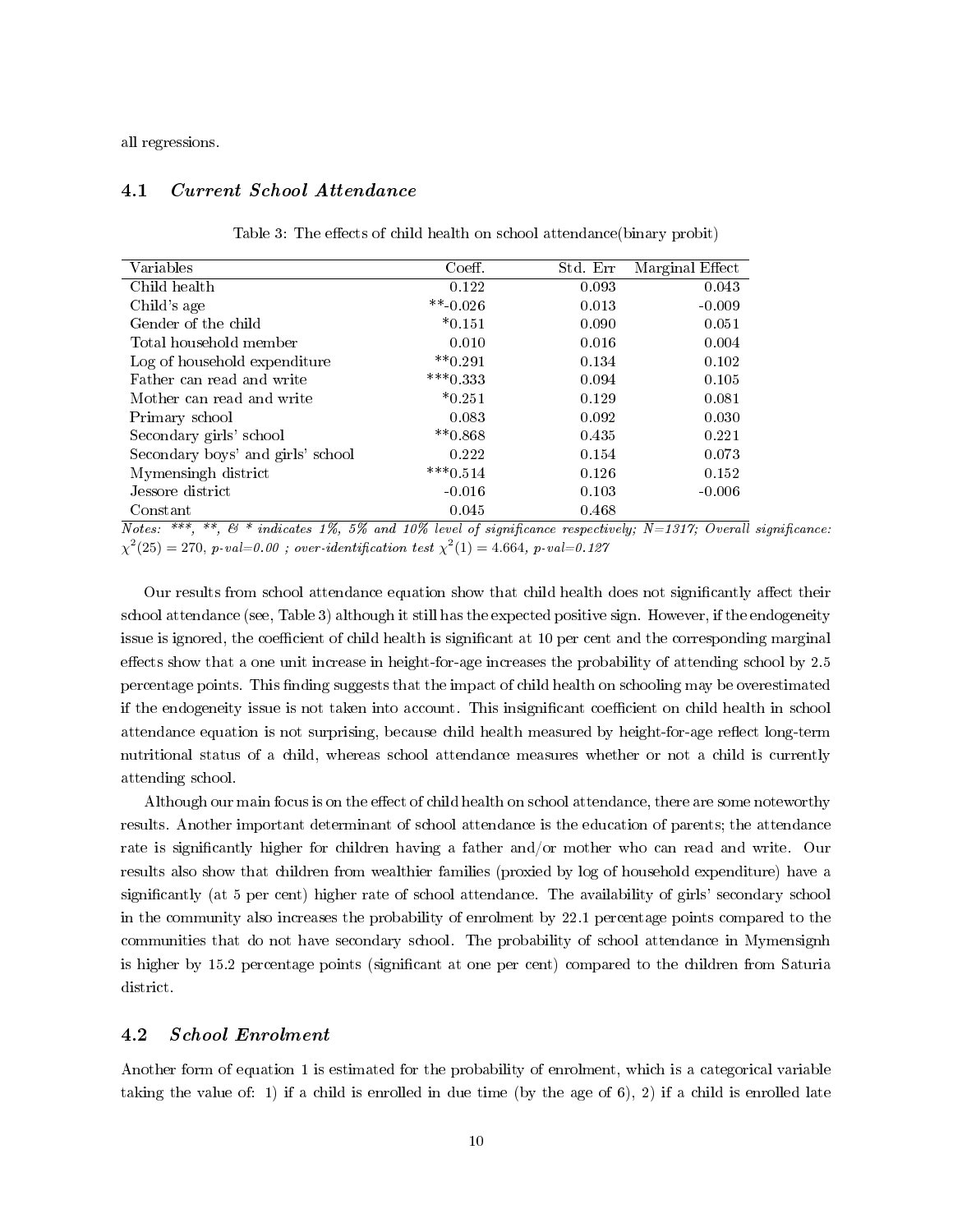(not enrolled by the age of 6), and 3) if the child is never enrolled. Our results show that child health has a significant effect on the probability of enrolment. The marginal effects reveal that a one unit increase in child's height-for-age reduces the probability of never being enrolled by 7.0 percentage points, whilst increases the probability of enrolment in due time and late enrolment by 5.6 and 1.4 percentage points respectively (see, Table 4). These results are in line with other cross-sectional studies such as Glewwe and Jacoby (1995), Behrman and Lavy (1998) and Grira (2004) that account for endogeneity of child health. If we estimate the school enrolment equation by considering child health as an exogenous variable, the magnitude of this variable is higher than an endogenous case.<sup>5</sup> Again, children in wealthier families or having a mother and/or father who can read and write have a higher probability of being enrolled in due time. Compared with communities without secondary school, children in those with the availability of either girls' secondary school or mixed-sex secondary school have higher probability of enrolling in due time. However, the magnitude of the girls' school is almost double than that of the mixed school, which is some how reflecting the effects of the dominance Muslim culture in the study areas (i.e., parents are more willing to send daughters to girls' secondary school than mixed-sex school). In addition, children in both Mymensingh and Jessore have a higher probability of enrolling in due time than those in Saturia.

|                                   |             |          |              | Marginal effects |                |
|-----------------------------------|-------------|----------|--------------|------------------|----------------|
| Variables                         | Coeff.      | Std. Err | Due enrolled | Late enrolled    | Never enrolled |
| Height for age                    | ***-0.235   | 0.078    | 0.056        | 0.014            | $-0.070$       |
| Child's age                       | $*0.020$    | 0.010    | $-0.005$     | $-0.001$         | 0.006          |
| Gender of the child               | $-0.081$    | 0.068    | 0.020        | 0.003            | $-0.023$       |
| Total household member            | $-0.018$    | 0.012    | 0.004        | 0.001            | $-0.005$       |
| Log of household expenditure      | $***-0.445$ | 0.105    | 0.106        | 0.026            | $-0.132$       |
| Father can read and write         | $***-0.286$ | 0.073    | 0.077        | $-0.003$         | $-0.075$       |
| Mother can read and write         | $***-0.407$ | 0.092    | 0.116        | $-0.015$         | $-0.101$       |
| Primary school                    | 0.044       | 0.178    | $-0.011$     | $-0.002$         | 0.013          |
| Secondary girls' school           | $***-0.575$ | 0.109    | 0.174        | $-0.043$         | $-0.131$       |
| Secondary boys' and girls's chool | ***-0.358   | 0.093    | 0.100        | $-0.009$         | $-0.091$       |
| Mymensingh district               | $***-0.388$ | 0.085    | 0.110        | $-0.013$         | $-0.097$       |
| Jessore district                  | ***-0.447   | 0.074    | 0.129        | $-0.021$         | $-0.109$       |
| $\mu_1$                           | ***-1.714   | 0.178    |              |                  |                |
| $\mu_2$                           | 0.079       | 0.109    |              |                  |                |

Table 4: The effects of child health on school enrolment (ordered probit)

Notes: \*\*\*, \*\*,  $\&$  \* indicates 1%, 5% and 10% level of significance respectively; N=1317; Overall significance:  $\chi^2(25) = 359$ , p-val=0.00; Over-identification test  $\chi^2(1) = 4.07$ , p-val=0.157

#### 4.3 Grade Attainment

Table 5 shows that child health has an expected and significant (at 10 per cent) effect on grade attainment. The marginal effects show that a one unit increase in height-for-age will reduce the probability of falling behind in school by 3.5 percentage points. If the endogeneity of child health is ignored, then the impact of child health (the magnitude of coefficient is  $-0.354$  and statistically significant at one per cent) on grade attainment is higher.

 $^5$ The coefficient of the height-for-age variable is -0.273 and significant at one per cent. The marginal effect show that a one unit increase in height-for-age increase the probability of due and late enrolment respectively by 6.5 and 1.5 percentage points whilst decreases the probabilty of never enrolment by 8.0 percentage points.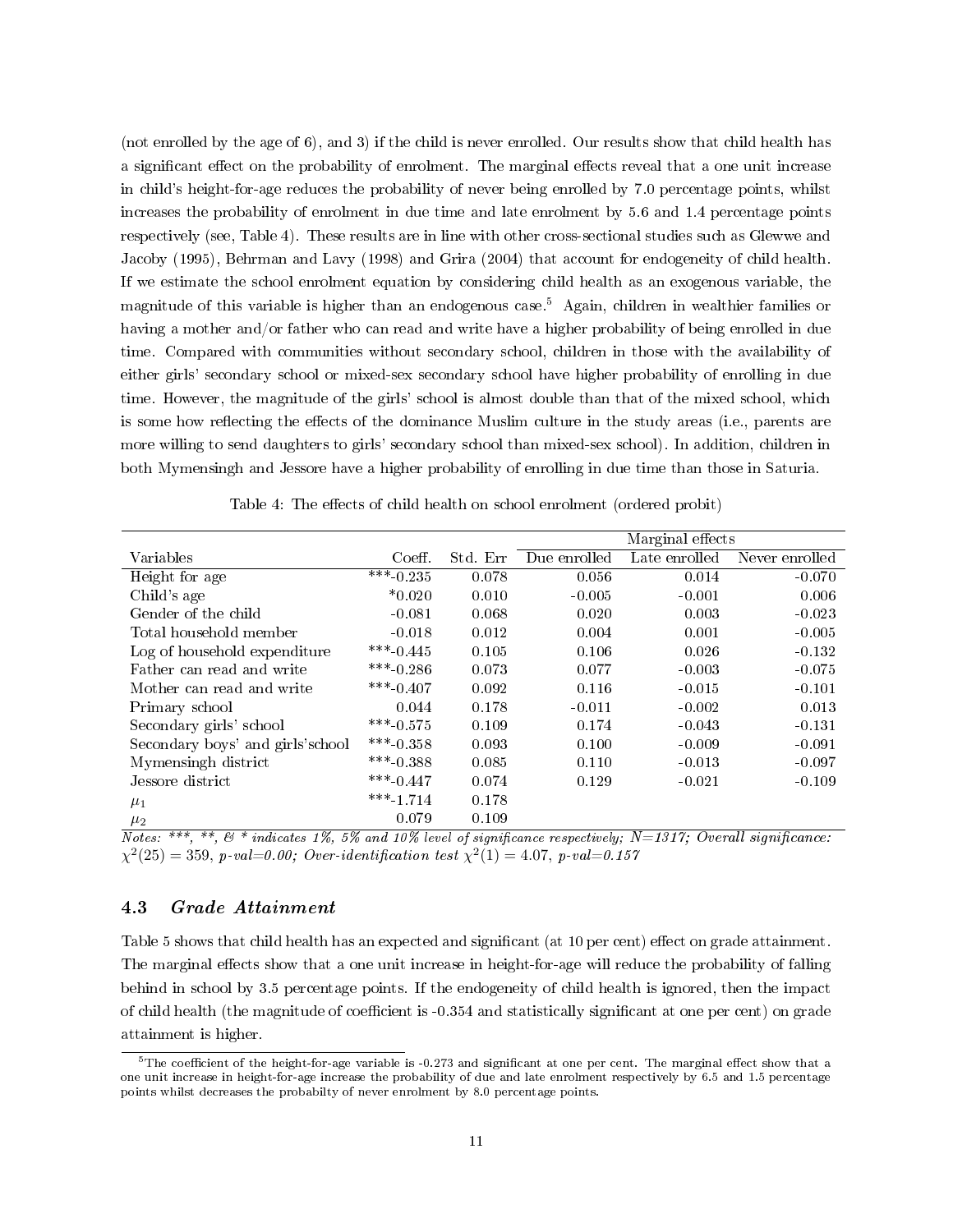| Variables                        | Coeff.      | Std. Err | Marginal Effects |
|----------------------------------|-------------|----------|------------------|
| Child health                     | $* 0.164$   | 0.092    | $-0.035$         |
| Child's age                      | $***0.148$  | 0.012    | 0.032            |
| Gender of the child              | $-0.018$    | 0.081    | $-0.004$         |
| Total household member           | $-0.016$    | 0.014    | $-0.003$         |
| Log of household expenditure     | $***-0.694$ | 0.125    | $-0.149$         |
| Father can read and write        | $***$ 0.233 | 0.087    | $-0.057$         |
| Mother can read and write        | $***-0.578$ | 0.106    | $-0.164$         |
| Primary school                   | 0.108       | 0.090    | 0.025            |
| Secondary girls' school          | $***-0.549$ | 0.197    | $-0.154$         |
| Secondary boys and girls' school | $***-0.389$ | 0.124    | $-0.102$         |
| Mymensingh district              | $***-0.418$ | 0.114    | $-0.111$         |
| Jessore district                 | ***-0.670   | 0.101    | $-0.196$         |
| Constant                         | $***1.176$  | 0.438    |                  |

Table 5: The effects of child health on grade attainment (binary probit)

 $\overline{Notes:}\; ^{***},\; ^{**},\; ^{6}$  \* indicates 1%, 5% and 10% level of significance respectively; N=1317; Overall significance:  $\chi^2(25) = 457$ , p-val=0.00; Over-identification test  $\chi^2(1) = 0.066$ , p - val = 0.797

The positive and significant (at one per cent) effect of child age is not surprising in a country like Bangladesh. An older child is more likely to fall behind in grade attainment due to increased opportunity costs of schooling. One possible reason is because an older child can earn money from outside work or help their parents in housework/agricultural activities. Other signicant determinants have similar behaviour as in other schooling measures: children from educated parents (i.e., proxied by being able to read and write) or wealthier households have a lower probability of falling behind in grade attainment. The availability of girls' secondary school has a stronger effect to grade attainment than mixed-sex secondary school, which also have a signicantly lower rate of falling behind compared with that of communities without secondary school. Likewise, children from the Mymensingh and Jessore samples have a lower probability of falling behind compared to those from the Saturia district.

# 5 Conclusion

In this paper we examine the impact of child health on educational achievement of Bangladeshi children. Most of the existing literature on child health and schooling (e.g., Glewwe & Jacoby, 1995; Alderman, et al., 2001; and Handa & Peterman, 2007) focus mainly on delayed enrolment, this study extends the analysis with two additional measures: current school attendance and school attainment. We control for the potential endogeneity of child health by an instrumental variables approach. Our chosen instrumental variales (i.e., heights of father and mother) are strong predictors of child health, and satisfy the validity test. Our results indicate that the impact of child health on school achievement will be overestimated if the endogeneity of child health is ignored. We also show a significant effect of child health on schooling attainment, in particular on school enrolment and grade attainment, of Bangladeshi children even after controlling the issue of endogeneity of child health. The impact of child health is stronger for school enrolment compared to grade attainment. Other important determinants of schooling are parents' education, income of the household and the availability of secondary school, especially girls' secondary school in the community.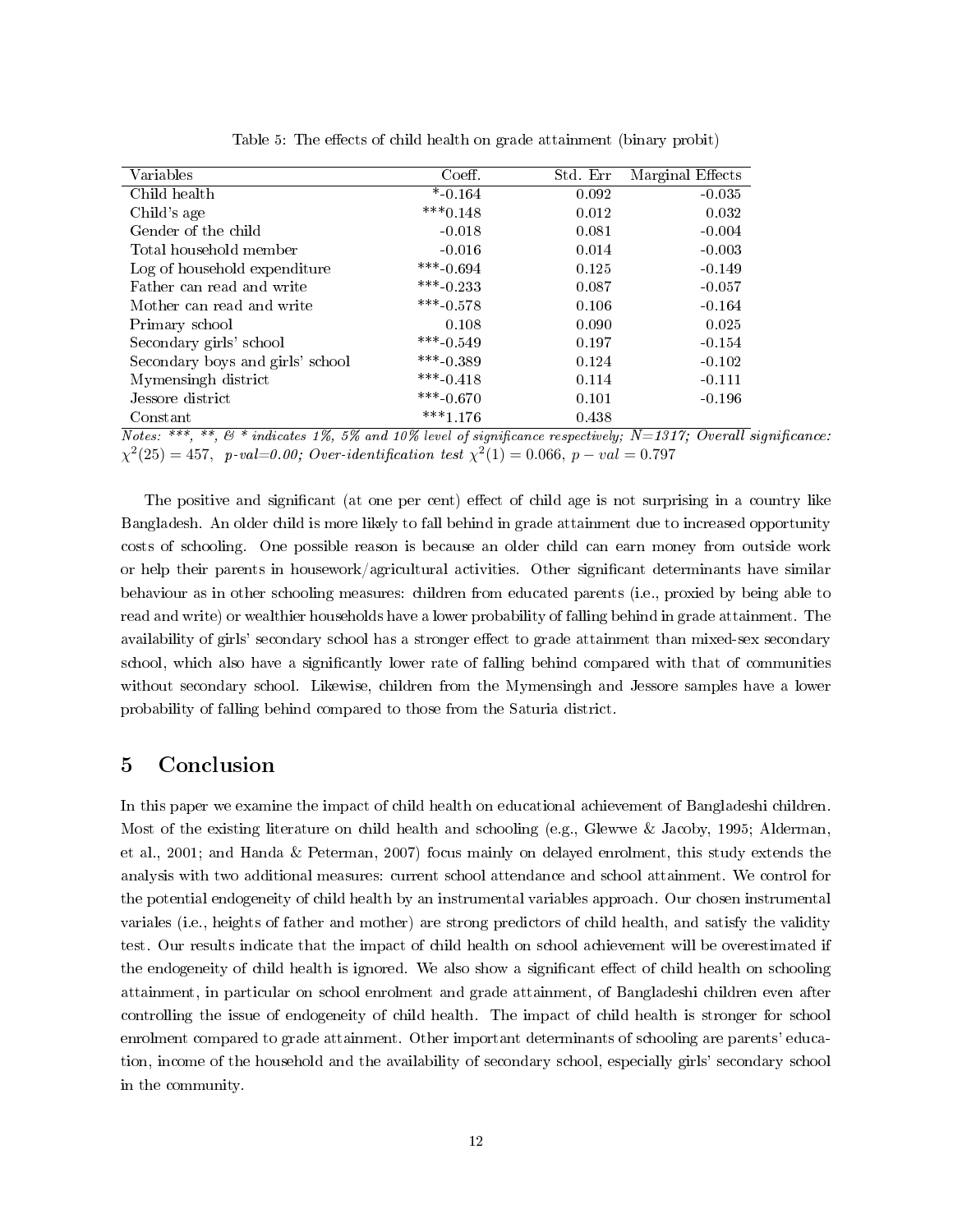## References

- Alderman, H., Behrman, J. R., Lavy, V. and Menon, R. (2001) Child health and school enrollment: A longitudinal analysis, The Journal of Human Resources, 36, 185-205.
- Behrman, J. R. (1996) The impact of health and nutrition on education, The World Bank Research  $Observer, 11, 23-37.$
- Behrman, J. R. and Lavy, V. (1998) Child health and schooling achievement: Association, causality and household allocations, Tech. Rep. 97-023, Penn Institute for Economic Research.
- Black, S. E., Devereux, P. J. and Salvanes, K. G. (2007) From the cradle to the labor market? the effect of birth weight on adult outcomes, Quarterly Journal of Economics,  $122$ ,  $409 - 439$ .
- Case, A., Fertig, A. and Paxson, C. (2005) The lasting impact of childhood health and circumstance, Journal of Health Economics,  $24, 365-389$ .
- Chutikul, S. (1986) Malnourished children : an economic approach to the causes and consequences in rural thailand, Tech. Rep. 102, East-West Center.
- Currie, J. and Moretti, E. (2007) Biology as destiny? short- and long-run determinants of intergenerational transmission of birth weight., Journal of Labor Economics,  $25, 231 - 263$ .
- Edwards, L. N. and Grossman, M. (1980) The relationship between children's health and intellectual development, Tech. Rep. 0213, National Bureau of Economic Research (NBER).
- ESCAP (2005) Bangladesh demographic health survey (bdhs), Tech. rep., United Nations Economic and Social Commission for Asia and the Pacific.
- Florencio, C. (1988) Nutrition, health and other determinants of academic achievement and school-related behaviour in grades one to six pupils, Tech. rep., University of the Phillipines.
- Glewwe, P. and Jacoby, H. G. (1995) An economic analysis of delayed primary school enrollment in a low income country: The role of early childhood nutrition, The Review of Economics and Statistics, 77, 156-169.
- Glewwe, P., Jacoby, H. G. and King, E. M. (2001) Early childhood nutrition and academic achievement: a longitudinal analysis, *Journal of Public Economics*,  $81, 345-368$ .
- Gomes-Neto, J. B., Hanushek, E. A., Leite, R. H. and Frota-Bezzera, R. C. (1997) Health and schooling: Evidence and policy implications for developing countries, *Economics of Education Review*, 16, 271–282.
- Grira, H. (2004) The determinants of grade attainment in low-income countries: Evidence from rural bangladesh, *The Developing Economies*, 42, 494–509.
- Handa, S. and Peterman, A. (2007) Child health and school enrollment., Journal of Human Resources, 42,  $863 - 880$ .
- Harbison, R. and Hanushek, E. (1992) Educational Performance of the Poor: Lessons from Rural Northeast Brazil, Oxford University Press.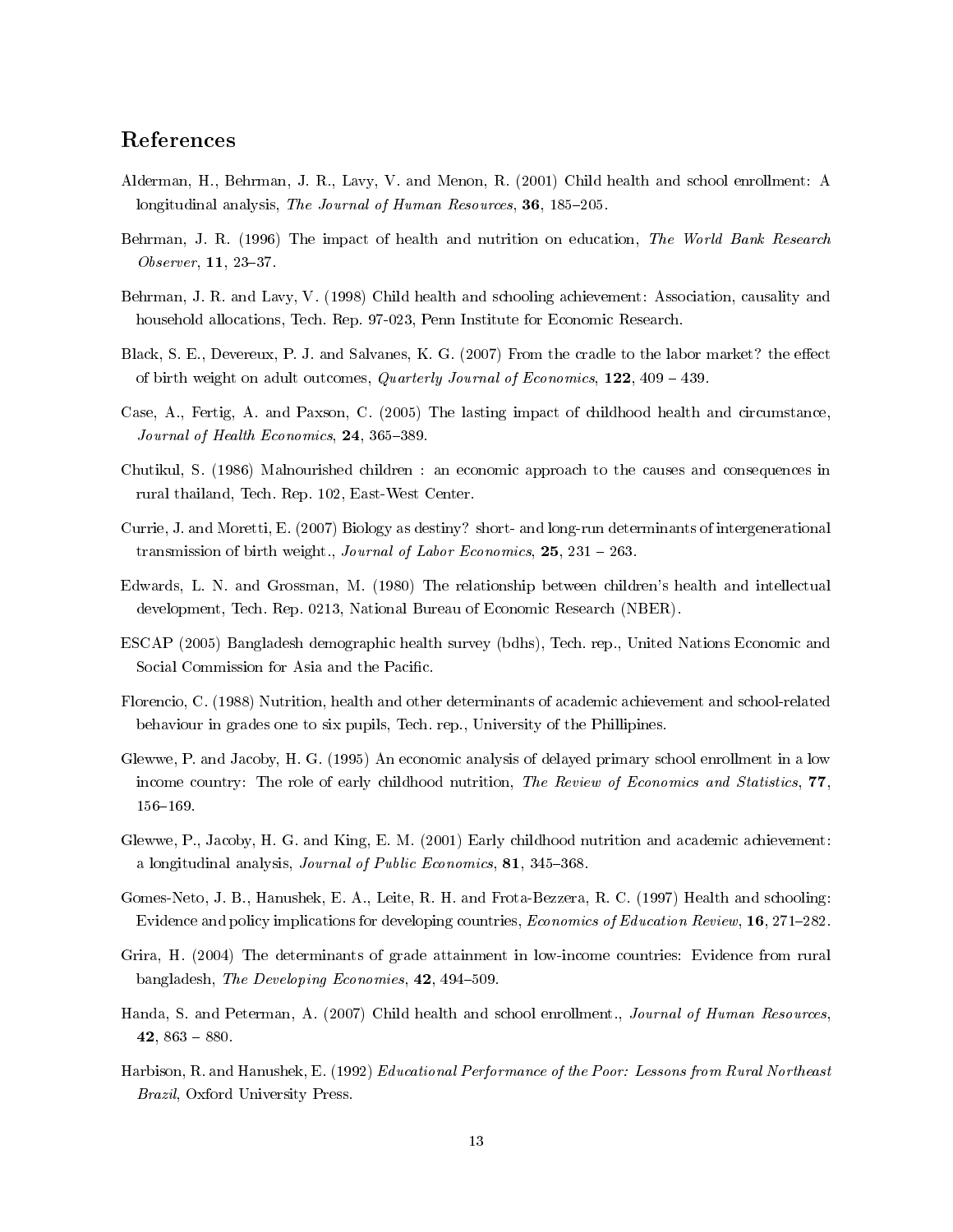- Jamison, D. T. (1986) Child malnutrition and school performance in china, *Journal of Development*  $Economics, 20, 299-309.$
- Johnson, R. and Schoeni, R. (2007) The influence of early-life events on human capital, health status, and labor market outcomes over the life course, Research Report 07-616, Institute for Research on Labor and Employment, Population Studies Center, institute for Research on Labor and Employment. Population Studies Center Research Report 07-616.
- Kassouf, A. L. and Senauer, B. (1996) Direct and indirect effects of parental education on malnutrition among children in brazil: A full income approach, Economic Development and Cultural Change, 44, 817-838.
- Khanam, R. and Ross, R. (2008) Child work and other determinants of school attendance and school attainment in bangladesh, in The 37th Australian Conference of Economists, 30 September-4 October 2008, Gold Coast, Australia.
- Lawlor, D., Clark, H., Smith, G. D. and Leon, D. (2006) Intrauterine growth and intelligence within sibling pairs: Findings from the aberdeen children of the 1950s cohort, *Pediatrics*, **117**, 894–902.
- Moock, P. R. and Leslie, J. (1986) Childhood malnutrition and schooling in the terai region of nepal, Journal of Development Economics, 20, 33-52.
- Oreopoulos, P., Stabile, M., Walld, R. and Roos, L. L. (2008) Short-, medium-, and long-term consequences of poor infant health., Journal of Human Resources,  $43$ ,  $88 - 138$ .
- Pollitt, E. (1990) Malnutrition and Infection in the Classroom, UNESCO.
- Pollitt, E., Gorman, K. S., Engle, P. L., Martorell, R., Rivera, J., Wachs, T. D. and Scrimshaw, N. S. (1993) Early supplementary feeding and cognition: Effects over two decades, Monographs of the Society for Research in Child Development,  $58$ ,  $i=118$ .
- Psacharopoulos, G. and Patrinos, H. A. (1997) Family size, schooling and child labor in peru an empirical analysis, *Journal of Population Economics*, 10, 387–405.
- Ray, R. and Lancaster, G. (2005) The impact of children's work on school: Multi-country evidence, International Labour Review, 14, 189-210.
- Roodman, D. (2007) Cmp: Stata module to implement conditional (recursive) mixed process estimator, Tech. rep., Statistical Software Components S456882, Boston College Department of Economics.
- Saigal, S., Stoskopf, B. L., Dagger, D. L. S. and Burrows, E. (2001) Physical growth and current health status of infants who were of extremely low birth weight and controls at adolescence, Pediatrics, 108, 407-415.
- Schultz, T. P. (1999) Health and schooling investments in africa, Journal of Economic Perspectives, 13, 67-88.
- Smith, J. P. (2007) The impact of social economic status on health over the life course, *Journal of Human* Resources, 42, 739-764.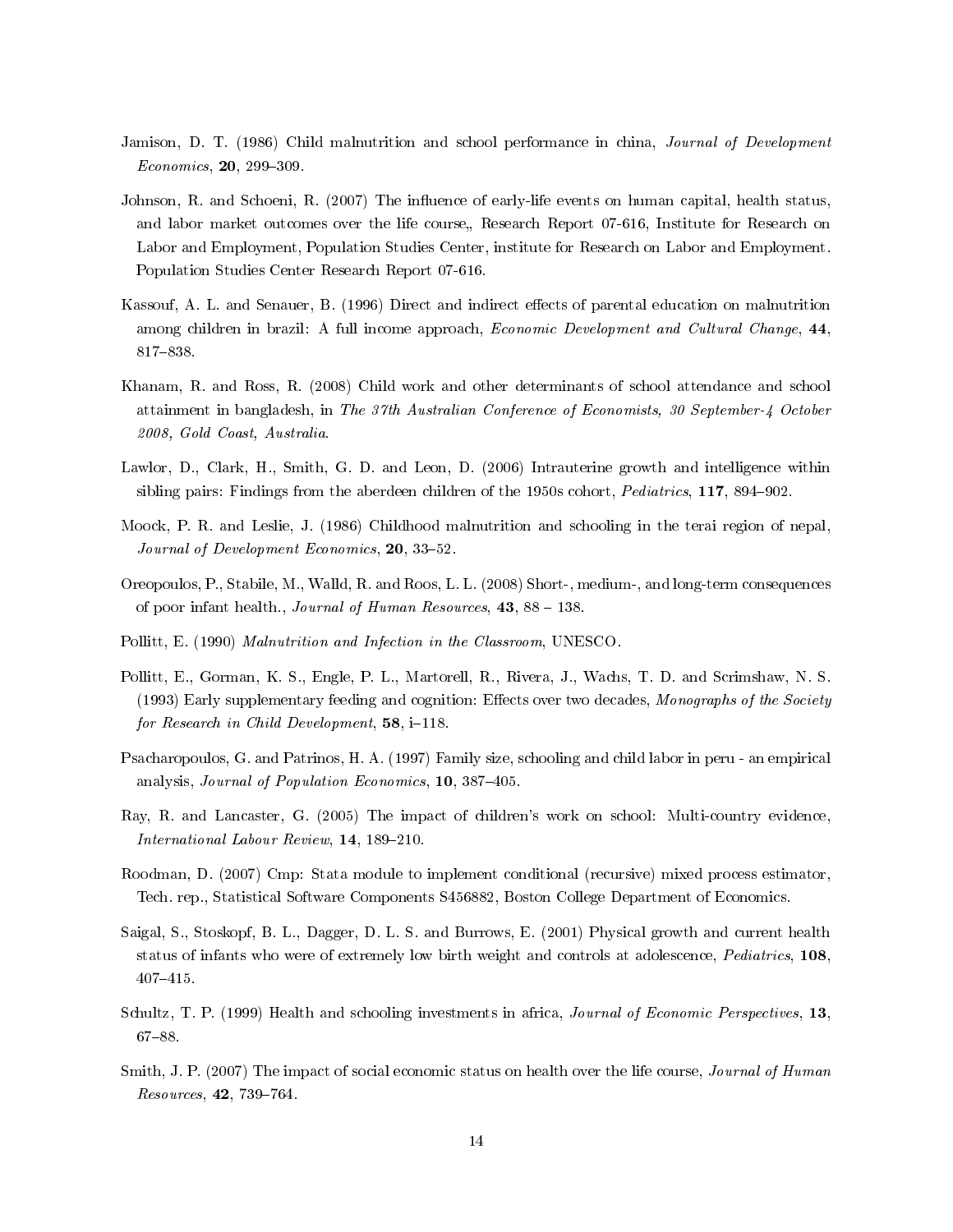- Staiger, D. and Stock, J. H. (1997) Instrumental variables regression with weak instruments, Econometrica, 65, 557-586.
- Stock, J. H., Wright, J. H. and Yogo, M. (2002) A survey of weak instruments and weak identification in generalized method of moments, Journal of Business & Economic Statistics, 20, 518-529.
- United Nations Development Program (2008) Human developement report 2007/2008, Tech. rep., United Nations Development Programs.
- Waterlow, J. (1972) Classification and definition of protein-calorie malnutrition, British Medical Journal, 3, 566-569.